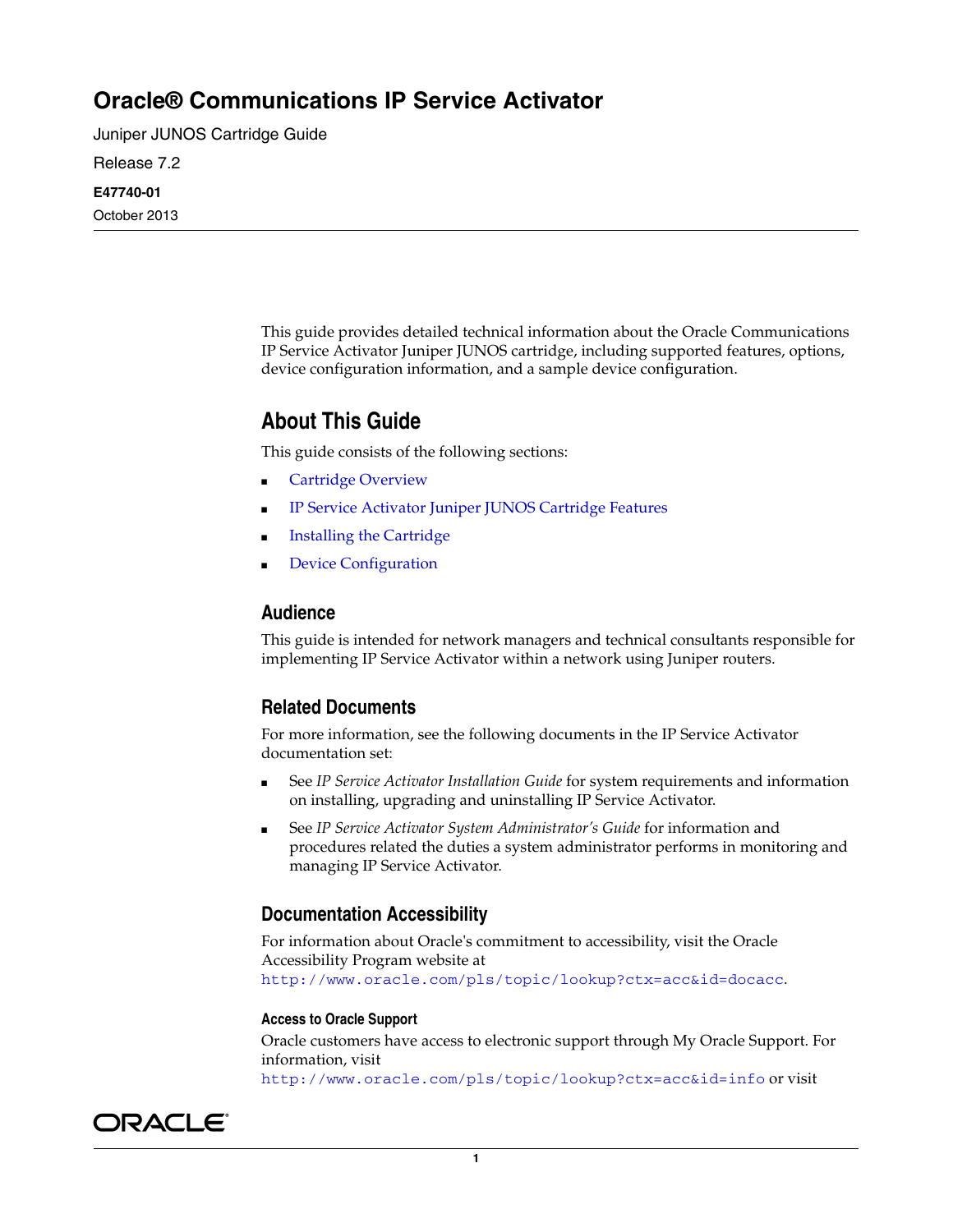http://www.oracle.com/pls/topic/lookup?ctx=acc&id=trs if you are hearing impaired.

# <span id="page-1-0"></span>**Cartridge Overview**

Oracle Communications IP Service Activator cartridges enable you to support the existing services, and also evolve to support emerging services and business needs. The cartridges operate in conjunction with IP Service Activator core product. For more information, see *IP Service Activator Concepts*.

# <span id="page-1-1"></span>**IP Service Activator Juniper JUNOS Cartridge Features**

The following tables list the features and services supported by the IP Service Activator Juniper JUNOS cartridge.

## **General IP Service Activator Features**

[Table 1](#page-1-2) lists the support for general IP Service Activator features on the Juniper JUNOS cartridge.

| Area                              | <b>IP Service Activator Feature</b>             | <b>Supported on Juniper</b><br><b>JUNOS Cartridge</b> |
|-----------------------------------|-------------------------------------------------|-------------------------------------------------------|
| Configuration Protocol<br>Support | Telnet                                          | Yes                                                   |
| Configuration Protocol<br>Support | Secure Shell (SSH)                              | Yes                                                   |
| Configuration Protocol<br>Support | Simple Network Management<br>Protocol (SNMP)    | No                                                    |
| Configuration Protocol<br>Support | Vendor Proprietary                              | No                                                    |
| Device Discovery                  | <b>SNMP</b>                                     | Yes                                                   |
| Device Discovery                  | Discovery Module                                | No                                                    |
| Device Configuration              | Configuration Audit                             | Yes                                                   |
| Device Configuration              | Command Re-issue                                | Yes                                                   |
| Device Configuration              | Auto ID Migration                               | Yes                                                   |
| Device Configuration              | Save Running Configuration                      | Yes                                                   |
| Device Configuration              | Configuration Version                           | $\overline{N}$                                        |
| Device Configuration              | <b>Configuration Options</b>                    | Yes                                                   |
| Device Configuration              | Synonyms                                        | Yes                                                   |
| Device Configuration              | Command Thresholding                            | Yes                                                   |
| Device Configuration              | Threshold Activated<br>Configuration Control    | Yes                                                   |
| Supported Services                | Transparent Local Area<br>Network (LAN) Service | $\overline{N}$                                        |
| Supported Services                | <b>Interface Configuration</b><br>Management    | Yes                                                   |

<span id="page-1-2"></span>*Table 1 General IP Service Activator Features*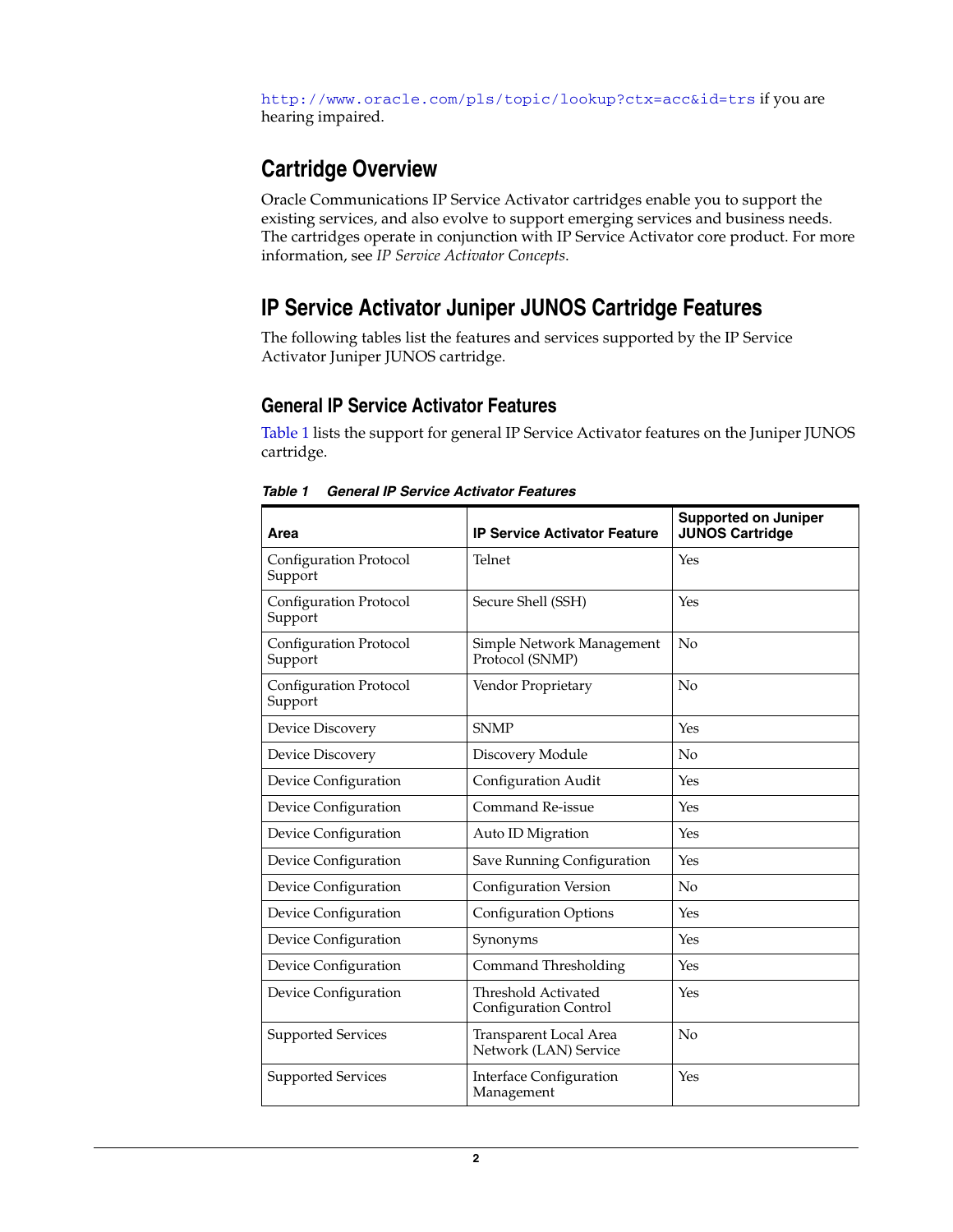| Area                            | <b>IP Service Activator Feature</b>                           | <b>Supported on Juniper</b><br><b>JUNOS Cartridge</b> |
|---------------------------------|---------------------------------------------------------------|-------------------------------------------------------|
| <b>Supported Services</b>       | Quality of Service (QoS)                                      | No                                                    |
| <b>Supported Services</b>       | Layer 3 Multiprotocol Label<br>Switching (MPLS) VPN           | Yes                                                   |
| Supported Services              | Point-to-Point Circuit Cross<br>Connect (CCC)                 | No                                                    |
| Supported Services              | Point-to-Point Virtual Leased<br>Line (VLL) Martini           | No                                                    |
| Supported Services              | Virtual Private LAN Service<br>(VPLS)                         | No                                                    |
| Supported Services              | Service Assurance Agent<br>(SAA)                              | No                                                    |
| Supported Services              | Netflow                                                       | No                                                    |
| Supported Services              | Dynamic User VPN                                              | No                                                    |
| Supported Services              | <b>IPsec</b>                                                  | No                                                    |
| Supported Services              | Virtual Routing and<br>Forwarding (VRF)-Aware<br><b>IPsec</b> | No                                                    |
| <b>Supported Services</b>       | Label Switched Path (LSP)                                     | No                                                    |
| Supported Services              | <b>VLAN</b>                                                   | No                                                    |
| Supported Services              | <b>Base Configuration Policies</b>                            | No                                                    |
| Supported Services              | Layer 2 QoS                                                   | N <sub>o</sub>                                        |
| Supported Services              | QoS Attachment                                                | No                                                    |
| Supported Services              | <b>VRF Route Maps</b>                                         | No                                                    |
| Supported Services              | Virtual Customer Edge (CE)                                    | No                                                    |
| Supported Services              | VPN and IP Multicast Module                                   | N <sub>o</sub>                                        |
| <b>Supported Services</b>       | Configuration Template<br>Manager                             | Yes                                                   |
| <b>Supported Services</b>       | QoS with Hierarchical<br>Queuing Framework                    | No                                                    |
| <b>Supported Services</b>       | QoS on ASR Devices                                            | No                                                    |
| <b>Configuration Management</b> | Configuration Archiving and<br>Versioning                     | Yes                                                   |
| Configuration Management        | <b>Configuration Restore</b>                                  | Yes                                                   |
| Configuration Management        | Service Configuration<br>Auditing                             | Yes                                                   |
| <b>Configuration Management</b> | Service Configuration<br>Traceability                         | Yes                                                   |
| Configuration Management        | Service Repair                                                | Yes                                                   |
| Configuration Management        | Real-time Configuration<br>Change Tracking                    | No                                                    |

*Table 1 (Cont.) General IP Service Activator Features*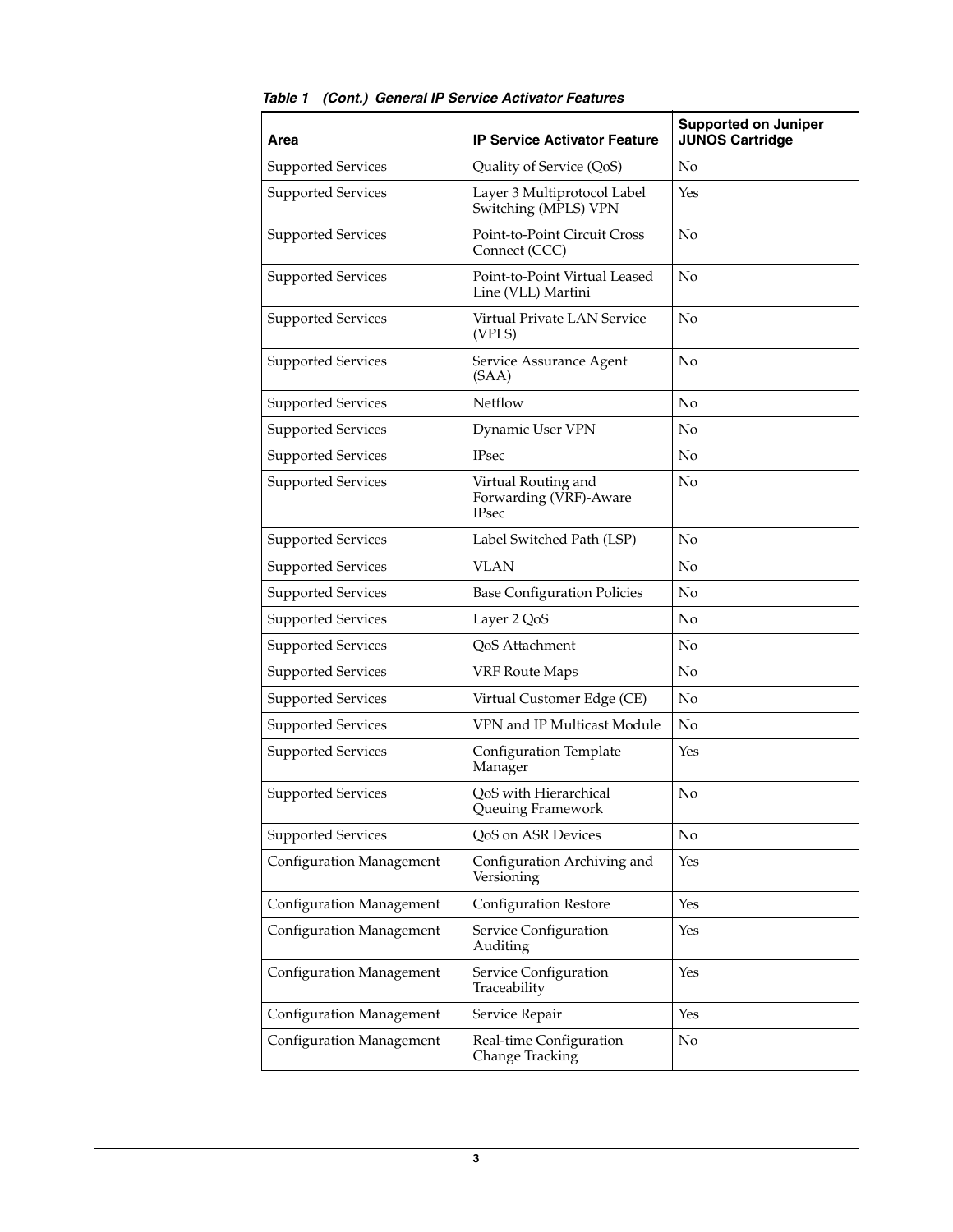| Area       | <b>IP Service Activator Feature</b>                 | Supported on Juniper<br><b>JUNOS Cartridge</b> |
|------------|-----------------------------------------------------|------------------------------------------------|
| <b>SDK</b> | Service Cartridge Software<br>Development Kit (SDK) | Yes                                            |
| <b>SDK</b> | Configuration Policy SDK                            | Yes                                            |

#### *Table 1 (Cont.) General IP Service Activator Features*

## **Layer 3 MPLS VPN**

[Table 2](#page-3-0) lists the Layer 3 MPLS VPN support on the Juniper JUNOS L3 VPN cartridge.

<span id="page-3-0"></span>

|  | Table 2 Layer 3 MPLS VPN Support |  |  |  |
|--|----------------------------------|--|--|--|
|--|----------------------------------|--|--|--|

| Area                     | <b>IP Service Activator Feature</b>                                                    | <b>Supported on Juniper</b><br><b>JUNOS Cartridge</b> |
|--------------------------|----------------------------------------------------------------------------------------|-------------------------------------------------------|
| Layer 3 MPLS VPN Support | Layer 3 MPLS VPN Support                                                               | Yes                                                   |
| Topology                 | Mesh                                                                                   | Yes                                                   |
| Topology                 | Hub and Spoke                                                                          | Yes                                                   |
| Topology                 | Management                                                                             | Yes                                                   |
| Addressing               | Public IP (IPv4 and IPv6)                                                              | Yes                                                   |
| Addressing               | Private IP (IPv4 and IPv6                                                              | Yes                                                   |
| Addressing               | Unnumbered                                                                             | No                                                    |
| Addressing               | <b>Interface Description</b>                                                           | Yes                                                   |
| <b>VRF</b> Table         | Virtual Routing and<br>Forwarding (VRF) Export Map<br>Reference                        | Yes                                                   |
| <b>VRF</b> Table         | VRF Import Map Reference                                                               | Yes                                                   |
| VRF Table                | <b>VRF Dynamic Host</b><br><b>Configuration Protocol</b><br>(DHCP) Helper              | No                                                    |
| <b>VRF</b> Table         | <b>VRF</b> Description                                                                 | Yes                                                   |
| VRF Table                | <b>VRF Label</b>                                                                       | Yes                                                   |
| <b>VRF</b> Table         | <b>VRF Route Targets</b>                                                               | Yes                                                   |
| <b>VRF</b> Table         | <b>VRF</b> Table Name                                                                  | Yes                                                   |
| VRF Table                | VRF Route Distinguisher                                                                | Yes                                                   |
| <b>VRF</b> Table         | <b>VRF Route Limit (Max Routes)</b><br>(IPv4 and IPv6)                                 | Yes                                                   |
| VRF Table                | EIBGP Multipath Load<br>Sharing                                                        | Yes                                                   |
| <b>VRF</b> Table         | External Border Gateway<br>Protocol (EBGP) Multipath<br>Load Sharing                   | Yes                                                   |
| VRF Table                | <b>Enhanced Interior Gateway</b><br>Routing Protocol (EIGRP)<br>Multipath Load Sharing | $\rm No$                                              |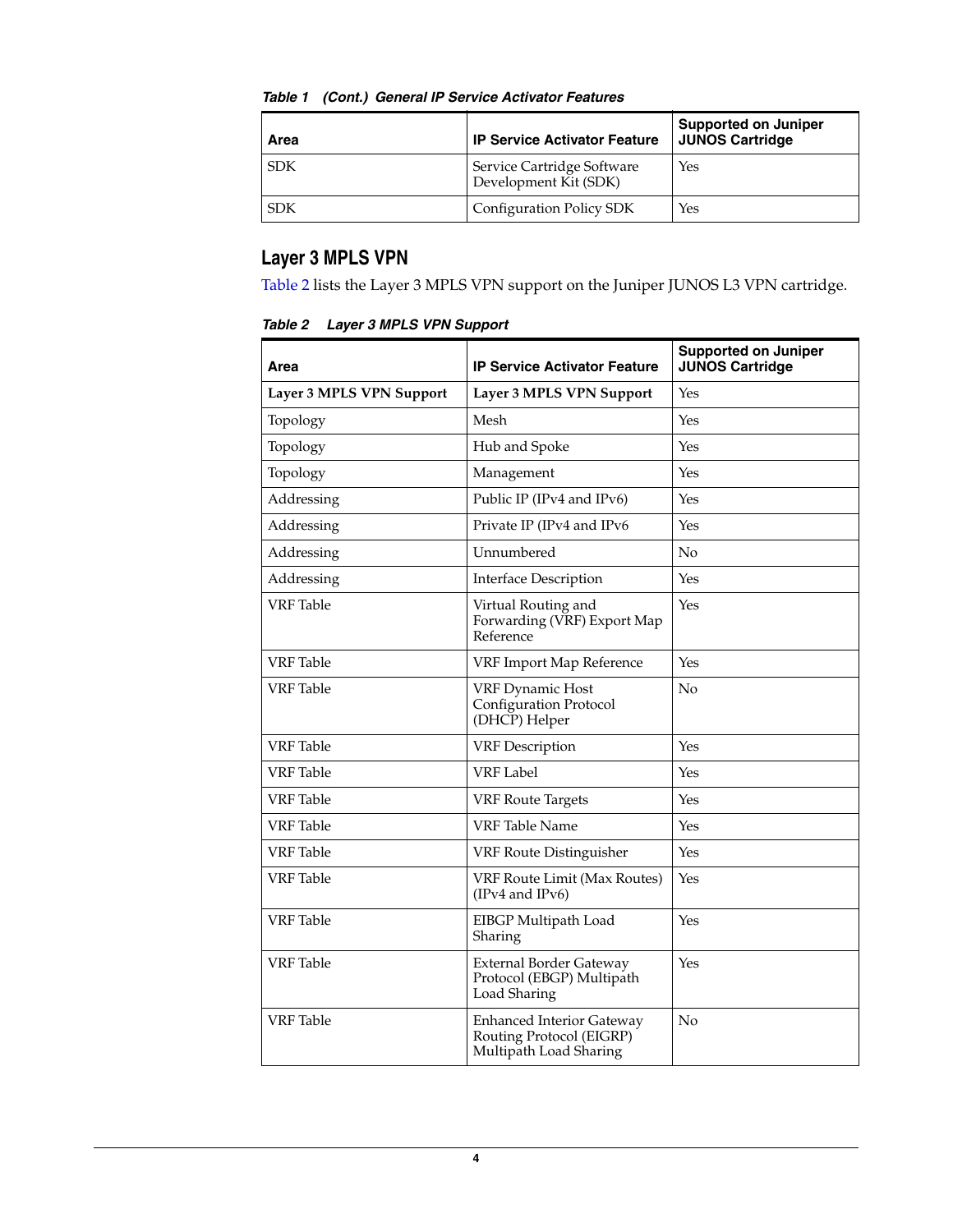| Area                  | <b>IP Service Activator Feature</b>                                  | <b>Supported on Juniper</b><br><b>JUNOS Cartridge</b> |
|-----------------------|----------------------------------------------------------------------|-------------------------------------------------------|
| VRF Table             | Internal Border Gateway<br>Protocol (IBGP) Multipath<br>Load Sharing | No                                                    |
| <b>VRF</b> Table      | <b>IBGP</b> Unequal-cost                                             | No                                                    |
| VRF Table             | VRF Import (Max Paths)                                               | No                                                    |
| VRF Table             | <b>VRF</b> Target                                                    | No                                                    |
| <b>VRF</b> Table      | <b>VRF</b> Reduction                                                 | Yes                                                   |
| <b>VRF</b> Table      | Force Install                                                        | Yes                                                   |
| VRF Table             | Shareable                                                            | Yes                                                   |
| VRF Table             | Open Shortest Path First<br>(OSPF) Router ID                         | No                                                    |
| <b>VRF</b> Table      | Interface-less VRF                                                   | No                                                    |
| Routing Options       | Routing Options                                                      | Yes                                                   |
| Routing Options       | Autonomous System (AS)                                               | Yes                                                   |
| Routing Options       | Autonomous System Number<br>(ASN) Loops                              | Yes                                                   |
| Routing Options       | <b>Independent Domain</b>                                            | Yes                                                   |
| Routing Options       | Load Balancing                                                       | Yes                                                   |
| Routing Options       | IPv4 Multipath                                                       | Yes                                                   |
| Routing Options       | IPv4 Multipath Unequal Cost                                          | Yes                                                   |
| Routing Options       | IPv4 Multipath External and<br>Internal BGP Paths                    | Yes                                                   |
| Routing Options       | IPv6 Multipath                                                       | Yes                                                   |
| Routing Options       | IPv6 Multipath Unequal Cost                                          | Yes                                                   |
| Routing Options       | IPv6 Multipath External and<br>Internal BGP Paths                    | Yes                                                   |
| <b>Static Routing</b> | <b>Static Global Routes</b>                                          | Yes                                                   |
| <b>Static Routing</b> | <b>Static Local Routes</b><br>(Redistribution)                       | Yes                                                   |
| <b>Static Routing</b> | <b>Static Permanent Routes</b>                                       | Yes                                                   |
| <b>Static Routing</b> | <b>Static Tag Value</b>                                              | Yes                                                   |
| <b>Static Routing</b> | Static Next Hop IP Address<br>(IPv4 and IPv6)                        | Yes                                                   |
| <b>Static Routing</b> | Static Next Hop Interface                                            | Yes                                                   |
| <b>Static Routing</b> | Static Next Hop IP and<br>Interface                                  | Yes                                                   |
| <b>Static Routing</b> | Static Route to Null0                                                | Yes                                                   |
| <b>BGP</b>            | <b>BGP Network Statements</b><br>(IPv4 and IPv6)                     | N <sub>o</sub>                                        |

*Table 2 (Cont.) Layer 3 MPLS VPN Support*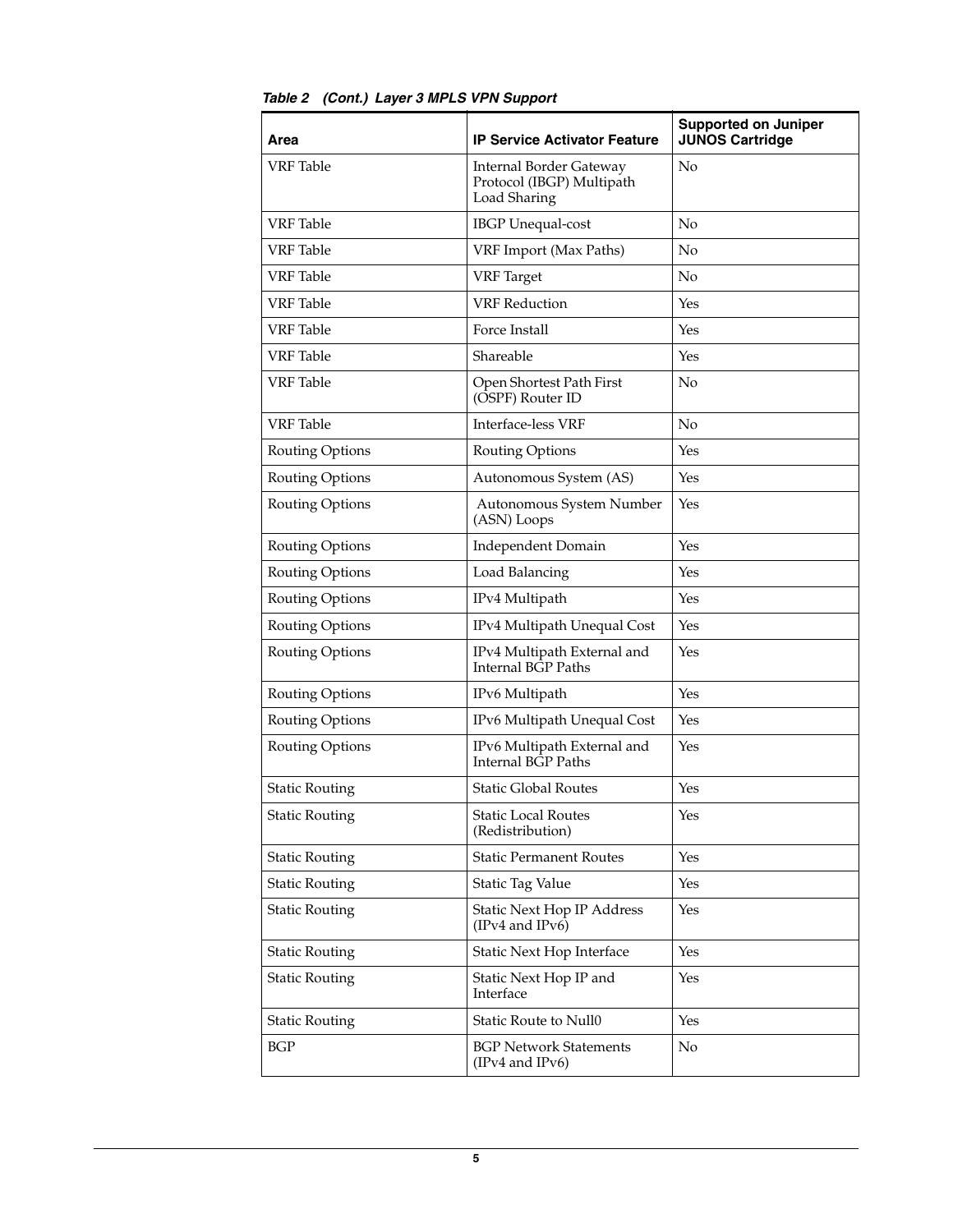| Area        | <b>IP Service Activator Feature</b>                                  | <b>Supported on Juniper</b><br><b>JUNOS Cartridge</b> |
|-------------|----------------------------------------------------------------------|-------------------------------------------------------|
| <b>BGP</b>  | <b>BGP Aggregate Statements</b><br>(IPv4 and IPv6)                   | No                                                    |
| <b>EBGP</b> | <b>EBGP AS Override</b>                                              | Yes                                                   |
| <b>EBGP</b> | <b>EBGP</b> Site of Origin                                           | No                                                    |
| <b>EBGP</b> | Remove Private AS                                                    | Yes                                                   |
| <b>EBGP</b> | <b>EBGP</b> Update Source                                            | No                                                    |
| <b>EBGP</b> | <b>EBGP</b> Multihop                                                 | Yes                                                   |
| <b>EBGP</b> | <b>EBGP</b> Bidirectional<br>Forwarding Detection (BFD)              | Yes                                                   |
| <b>EBGP</b> | <b>EBGP Allow AS in</b>                                              | No                                                    |
| <b>EBGP</b> | EBGP Provider Edge (PE)-<br>Customer Edge (CE) MD5<br>Authentication | Yes                                                   |
| <b>EBGP</b> | <b>EBGP</b> Local AS                                                 | No                                                    |
| <b>EBGP</b> | Advertise Address Family<br>(IPv4 and IPv6)                          | Yes                                                   |
| <b>EBGP</b> | EBGP Local AS No Prepend                                             | No                                                    |
| <b>EBGP</b> | <b>EBGP</b> Neighbor Description                                     | Yes                                                   |
| <b>EBGP</b> | <b>EBGP</b> Soft Reconfiguration                                     | No                                                    |
| <b>EBGP</b> | <b>EBGP</b> Router as Next Hop                                       | No                                                    |
| <b>EBGP</b> | <b>EBGP Neighbor Weight</b>                                          | No                                                    |
| EBGP        | <b>EBGP</b> Filters                                                  | Yes                                                   |
| <b>EBGP</b> | <b>EBGP Default Route</b>                                            | No                                                    |
| <b>EBGP</b> | EBGP Prefix Limit (IPv4 and<br>IPv6)                                 | Yes                                                   |
| <b>EBGP</b> | <b>EBGP Prefix Limit Restart</b><br>(IPv4 and IPv6)                  | Yes                                                   |
| EBGP        | <b>EBGP Prefix Filters</b>                                           | Yes                                                   |
| <b>EBGP</b> | <b>EBGP</b> Standard Community<br>Attributes                         | No                                                    |
| EBGP        | <b>EBGP</b> Extended Community<br><b>Attributes</b>                  | No                                                    |
| EBGP        | <b>EBGP</b> Timers                                                   | Yes                                                   |
| <b>EBGP</b> | Keep Alive                                                           | No                                                    |
| <b>EBGP</b> | Hold Timer                                                           | Yes                                                   |
| <b>EBGP</b> | <b>EBGP</b> Neighbor<br>Advertisement Interval                       | No                                                    |
| <b>EBGP</b> | <b>EBGP</b> Inbound Route Map                                        | No                                                    |
| <b>EBGP</b> | EBGP Neighbor Site of Origin<br>(SOO)                                | No                                                    |

*Table 2 (Cont.) Layer 3 MPLS VPN Support*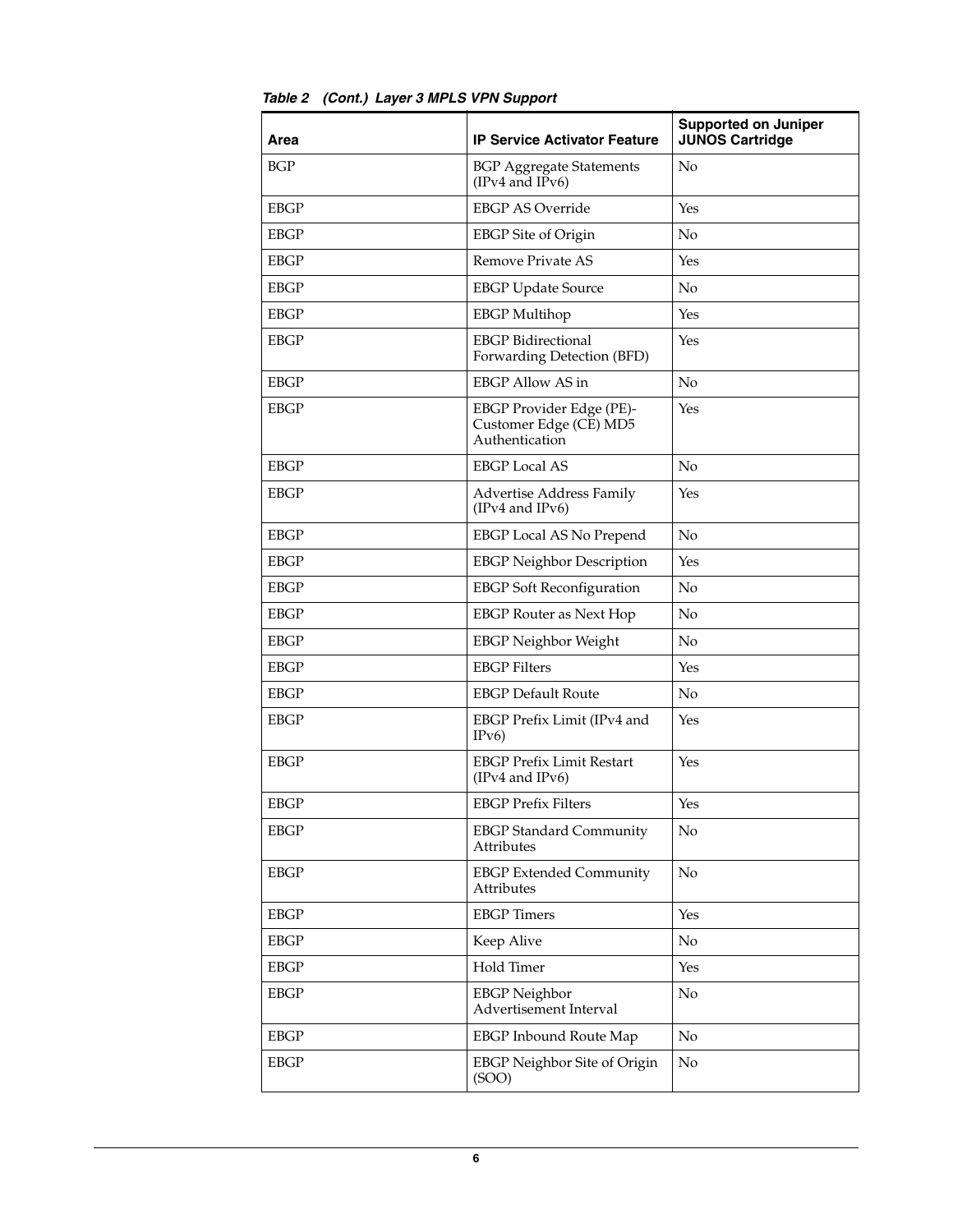| Area        | <b>IP Service Activator Feature</b>                                                       | <b>Supported on Juniper</b><br><b>JUNOS Cartridge</b> |
|-------------|-------------------------------------------------------------------------------------------|-------------------------------------------------------|
| <b>EBGP</b> | <b>External Route Map</b>                                                                 | No                                                    |
| EBGP        | Generated Route Map                                                                       | Yes                                                   |
| EBGP        | <b>EBGP</b> Local Preference                                                              | Yes                                                   |
| <b>EBGP</b> | EBGP Site of Origin Route<br>Map                                                          | No                                                    |
| <b>EBGP</b> | Route Map Name                                                                            | No                                                    |
| <b>EBGP</b> | <b>EBGP Outbound Route Map</b>                                                            | No                                                    |
| <b>EBGP</b> | <b>External Route Map</b>                                                                 | No                                                    |
| <b>EBGP</b> | <b>EBGP Route Dampening</b>                                                               | Yes                                                   |
| <b>EBGP</b> | Redistribution into Border<br>Gateway Protocol (BGP)                                      | Yes                                                   |
| <b>EBGP</b> | BGP Redistribution Metric and<br>Policy from Connected                                    | Yes                                                   |
| <b>EBGP</b> | BGP Redistribution Metric and<br>Policy from Static                                       | Yes                                                   |
| EBGP        | <b>BGP Redistribution Metric and</b><br>Policy from Routing<br>Information Protocol (RIP) | Yes                                                   |
| <b>EBGP</b> | <b>BGP Redistribution Metric and</b><br>Policy from OSPF                                  | Yes                                                   |
| <b>EBGP</b> | <b>BGP Redistribution Metric and</b><br>Policy from EIGRP                                 | No                                                    |
| <b>EBGP</b> | <b>EBGP Neighbor Transport</b><br><b>Connection Mode</b><br>Active/Passive                | No                                                    |
| <b>EBGP</b> | <b>EBGP Neighbor Transport</b><br>PathMTUDiscovery                                        | No                                                    |
| <b>EBGP</b> | <b>EBGP Neighbor Transport</b><br>Single Session/Multi Session                            | No                                                    |
| EBGP        | <b>EBGP</b> Neighbor                                                                      | Yes                                                   |
| EBGP        | <b>EBGP</b> Log Updown                                                                    | Yes                                                   |
| <b>OSPF</b> | <b>OSPF</b> Area                                                                          | Yes                                                   |
| <b>OSPF</b> | <b>OSPF</b> Area Type                                                                     | Yes                                                   |
| <b>OSPF</b> | OSPF not-so-stubby area<br>(NSSA) Type 7 Redistribution                                   | No                                                    |
| <b>OSPF</b> | <b>OSPF Maximum Paths</b>                                                                 | No                                                    |
| <b>OSPF</b> | <b>OSPF Cost</b>                                                                          | No                                                    |
| <b>OSPF</b> | <b>OSPF Process ID</b>                                                                    | No                                                    |
| <b>OSPF</b> | OSPF BGP Redistribution Tag                                                               | No                                                    |
| <b>OSPF</b> | OSPF Distribute in Filter                                                                 | No                                                    |
| <b>OSPF</b> | OSPF Distribute out Filter                                                                | No                                                    |

### *Table 2 (Cont.) Layer 3 MPLS VPN Support*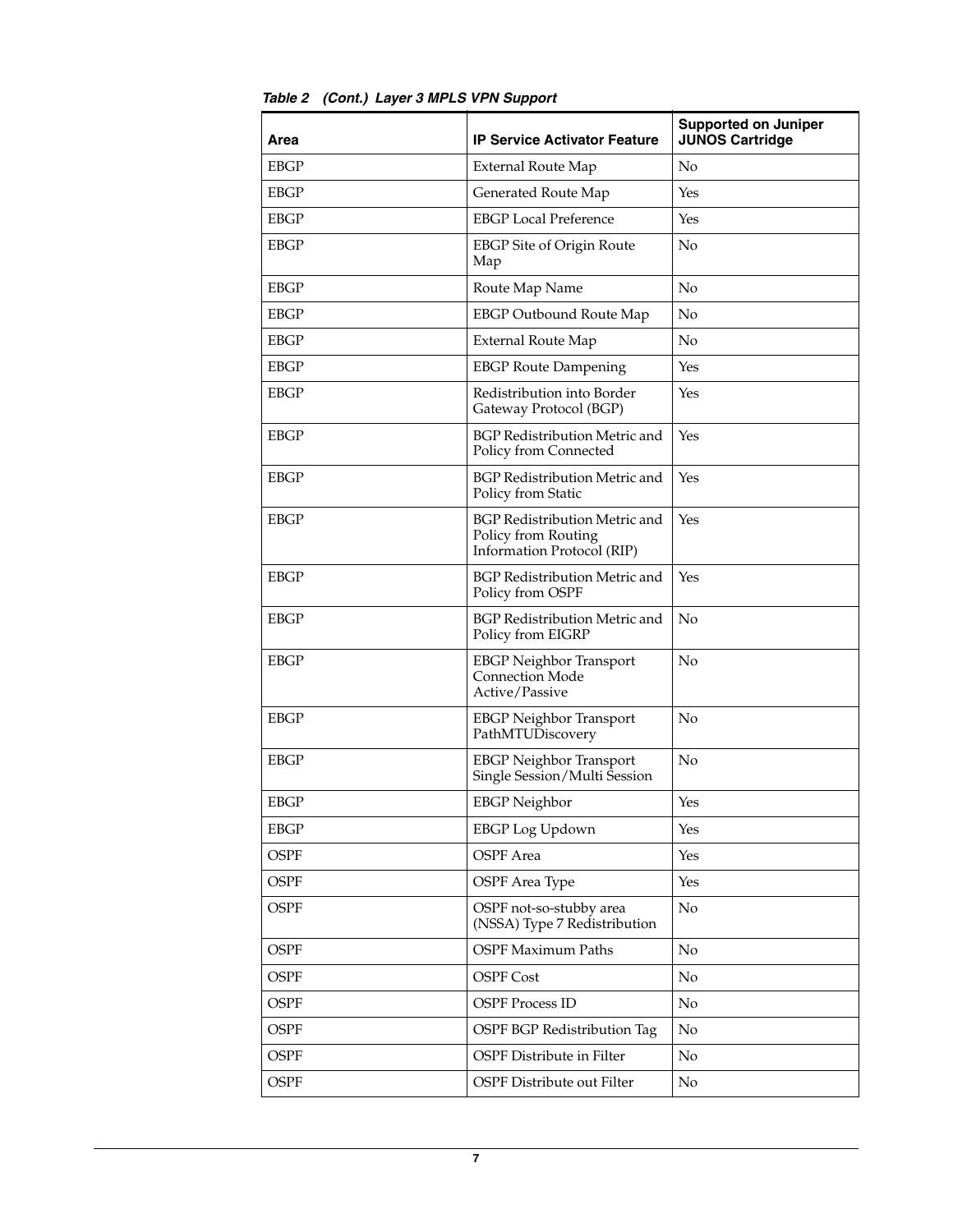| Area         | <b>IP Service Activator Feature</b>                              | <b>Supported on Juniper</b><br><b>JUNOS Cartridge</b> |
|--------------|------------------------------------------------------------------|-------------------------------------------------------|
| OSPF         | OSPF Shortest Path First (SPF)<br>Throttling                     | No                                                    |
| <b>OSPF</b>  | <b>OSPF MD5</b> Authentication                                   | No                                                    |
| <b>OSPF</b>  | <b>OSPF Summary Addresses</b>                                    | No                                                    |
| <b>OSPF</b>  | Suppress Advertise                                               | N <sub>o</sub>                                        |
| OSPF         | Tag Value                                                        | Yes                                                   |
| <b>OSPF</b>  | Redistribution into OSPF                                         | Yes                                                   |
| <b>OSPF</b>  | <b>OSPF Redistribution Metric</b><br>and Policy from Connected   | Yes                                                   |
| <b>OSPF</b>  | <b>OSPF Redistribution Metric</b><br>and Policy from Static      | Yes                                                   |
| <b>OSPF</b>  | <b>OSPF Redistribution Metric</b><br>and Policy from RIP         | Yes                                                   |
| <b>OSPF</b>  | <b>OSPF Redistribution Metric</b><br>and Policy from EIGRP       | No                                                    |
| <b>OSPF</b>  | Default Route                                                    | No                                                    |
| <b>RIP</b>   | RIP Ignore Routes from Source                                    | No                                                    |
| RIP          | <b>RIP Passive Interface</b>                                     | Yes                                                   |
| <b>RIP</b>   | Redistribution into RIP                                          | Yes                                                   |
| <b>RIP</b>   | RIP Redistribution Metric and<br>Policy from Connected           | Yes                                                   |
| <b>RIP</b>   | RIP Redistribution Metric and<br>Policy from Static              | Yes                                                   |
| RIP          | RIP Redistribution Metric and<br>Policy from OSPF                | Yes                                                   |
| <b>RIP</b>   | RIP Redistribution Metric and<br>Policy from BGP                 | Yes                                                   |
| <b>RIP</b>   | RIP Redistribution Metric and<br>Policy from EIGRP               | No                                                    |
| <b>RIP</b>   | Default Route                                                    | No                                                    |
| <b>EIGRP</b> | <b>EIGRP Device ASN</b>                                          | N <sub>o</sub>                                        |
| <b>EIGRP</b> | <b>EIGRP</b> Site ASN                                            | N <sub>o</sub>                                        |
| <b>EIGRP</b> | EIGRP Site of Origin                                             | No                                                    |
| <b>EIGRP</b> | EIGRP Route Map Name for<br><b>SOO</b>                           | No                                                    |
| EIGRP        | <b>EIGRP MD5 Authentication</b>                                  | No                                                    |
| <b>EIGRP</b> | <b>EIGRP Maximum Paths</b>                                       | N <sub>o</sub>                                        |
| <b>EIGRP</b> | <b>EIGRP</b> Redistribution                                      | No                                                    |
| <b>EIGRP</b> | <b>EIGRP Redistribution Metrics</b><br>and Policy from Connected | No                                                    |

*Table 2 (Cont.) Layer 3 MPLS VPN Support*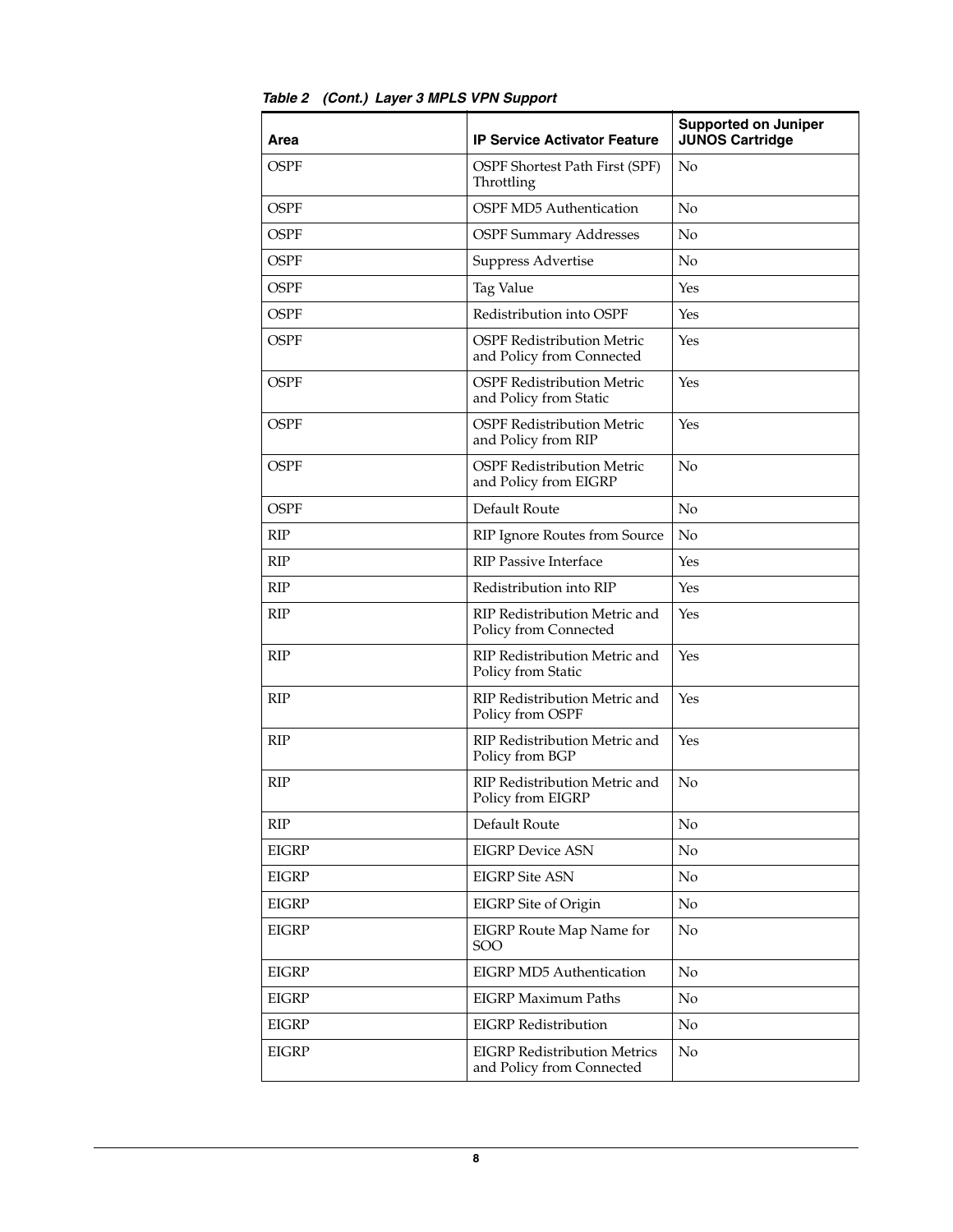| Area         | <b>IP Service Activator Feature</b>                           | <b>Supported on Juniper</b><br><b>JUNOS Cartridge</b> |
|--------------|---------------------------------------------------------------|-------------------------------------------------------|
| <b>EIGRP</b> | <b>EIGRP Redistribution Metrics</b><br>and Policy from BGP    | No                                                    |
| <b>EIGRP</b> | <b>EIGRP Redistribution Metrics</b><br>and Policy from Static | No                                                    |
| <b>EIGRP</b> | EIGRP Redistribution Metrics<br>and Policy from OSPF          | No                                                    |
| <b>EIGRP</b> | <b>EIGRP Redistribution Metrics</b><br>and Policy from RIP    | No                                                    |

*Table 2 (Cont.) Layer 3 MPLS VPN Support*

## **Interface Configuration Management**

[Table 3](#page-8-0) lists the Interface Configuration Management support on the Juniper JUNOS cartridge.

| Area                                  | <b>IP Service Activator Feature</b>                                     | <b>Supported on Juniper</b><br><b>JUNOS Cartridge</b> |
|---------------------------------------|-------------------------------------------------------------------------|-------------------------------------------------------|
| Backup Interface                      | Backup Interface Policy                                                 | No                                                    |
| Channelized Interface Creation        | E1 Channelized Interface                                                | No                                                    |
| Channelized Interface Creation        | E1 Controller                                                           | No                                                    |
| <b>Channelized Interface Creation</b> | E3 Controller                                                           | No                                                    |
| Channelized Interface Creation        | E3 Channelized Interface                                                | No                                                    |
| Channelized Interface Creation        | Synchronous Transport<br>Module level-1 (STM1)<br>Channelized Interface | No                                                    |
| Channelized Interface Creation        | <b>STM1 Controller</b>                                                  | No                                                    |
| Channelized Interface Creation        | T1 Channelized Interface                                                | No                                                    |
| <b>Channelized Interface Creation</b> | T1 Controller                                                           | No                                                    |
| Channelized Interface Creation        | T3 Channelized Interface                                                | No                                                    |
| Channelized Interface Creation        | <b>T3 Controller</b>                                                    | No                                                    |
| Cisco                                 | Cisco Ethernet Port                                                     | No                                                    |
| Cisco                                 | Cisco Universal Interface                                               | No                                                    |
| <b>DialerList</b>                     | <b>DialerList</b>                                                       | No                                                    |
| <b>DLSW</b>                           | Data-Link Switching (DLSW)<br>Device                                    | No                                                    |
| <b>DLSW</b>                           | DLSW Ethernet Interface                                                 | No                                                    |
| <b>DLSW</b>                           | <b>DLSW</b> Token Ring Interface                                        | No                                                    |
| <b>HSRP</b>                           | Hot Standby Router Protocol<br>(HSRP)                                   | No                                                    |
| <b>Interface Creation</b>             | Basic Rate Interface (BRI)                                              | No                                                    |
| <b>Interface Creation</b>             | Dialer Interface                                                        | No                                                    |

<span id="page-8-0"></span>*Table 3 Interface Configuration Management Support*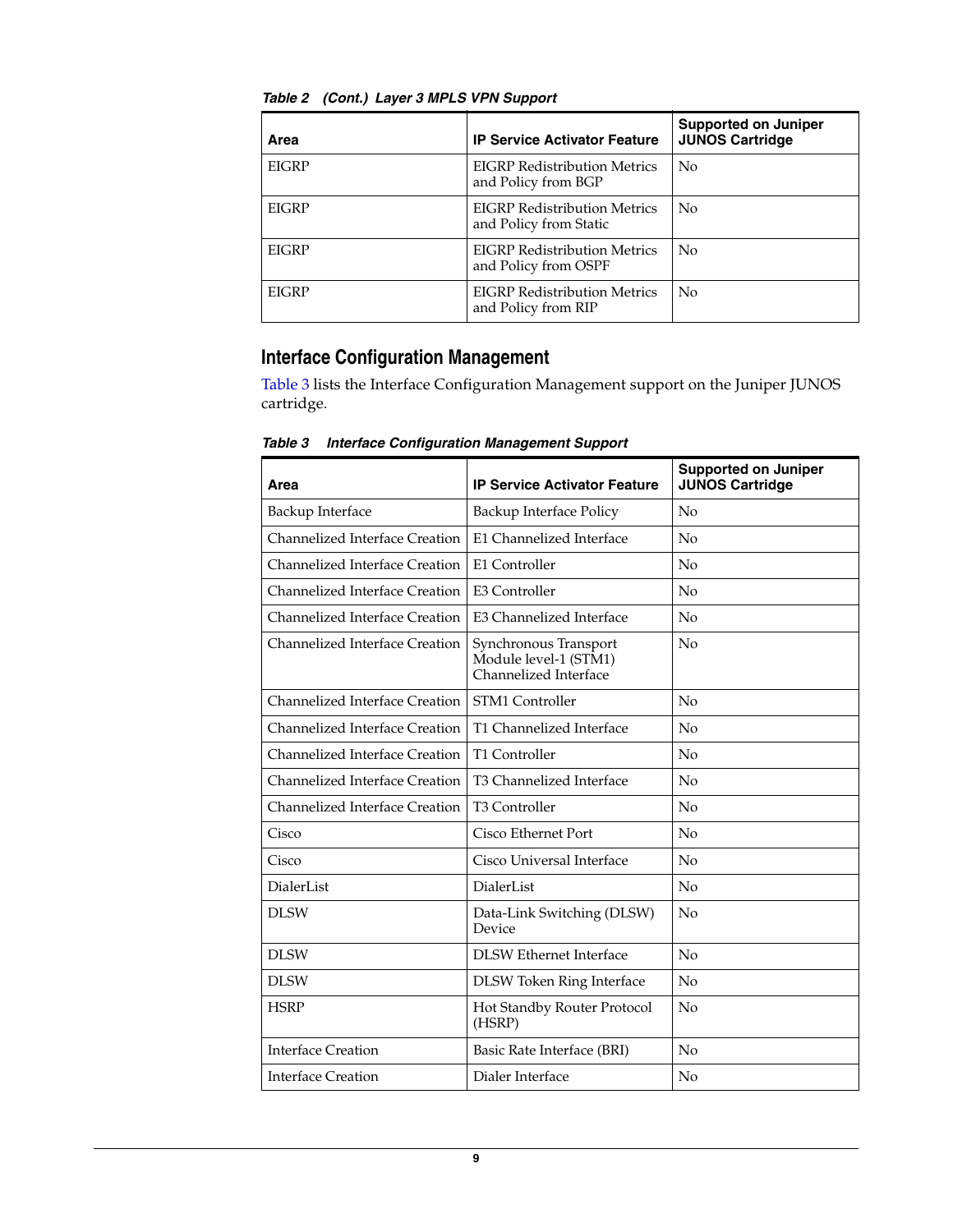| Area                          | <b>IP Service Activator Feature</b>                | <b>Supported on Juniper</b><br><b>JUNOS Cartridge</b> |
|-------------------------------|----------------------------------------------------|-------------------------------------------------------|
| <b>Interface Creation</b>     | Loopback Interface                                 | No                                                    |
| Interface Creation            | Multilink Interface                                | No                                                    |
| Interface Creation            | Virtual Template Interface                         | No                                                    |
| Interface Decoration          | POS Interface                                      | N <sub>0</sub>                                        |
| Interface Decoration          | Serial Interface                                   | No                                                    |
| Multicast Interface           | Multicast Interface                                | N <sub>0</sub>                                        |
| PPP Multilink                 | PPP Multilink                                      | No                                                    |
| <b>SGBP</b>                   | Stack Group Bidding Protocol<br>(SGBP)             | No                                                    |
| <b>Sub Interface Creation</b> | Asynchronous Transfer Mode<br>(ATM) Sub Interface  | Yes                                                   |
| <b>Sub Interface Creation</b> | Frame Relay Sub Interface                          | Yes                                                   |
| <b>Sub Interface Creation</b> | Virtual Local Area Network<br>(VLAN) Sub Interface | Yes                                                   |

*Table 3 (Cont.) Interface Configuration Management Support*

**Note:** All supported interface configuration management configuration policies support IPv4 and IPv6 addresses.

#### **Configuring Juniper JUNOS L3 VPN Options**

The L3 VPN options framework in the IP Service Activator Juniper JUNOS cartridge controls the configuration of Layer 3 VPN.

The L3 VPN sample registry file is installed to the following location:

*install\_dir/* **Samples/JUNOSL3VpnSampleRegistry/junos l3Vpn.xml**

The L3 VPN sample options file is installed to the following location:

*install\_dir/* **Samples/JUNOSL3VpnSampleRegistry/options**

where *install\_dir* is the directory where you installed IP Service Activator.

To configure Juniper JUNOS L3 VPN options:

- **1.** Create a custom options file based on the sample options file.
- **2.** Create the following directory:

*install\_dir/* **Config/NetworkProcessor/Custom/Registries** 

**3.** Create a custom registry file in the directory you created.

Make sure the directory maps the location of the options file to the device type and OS. For example:

```
<options>
<optionsEntry>
<optionsfile>/junosL3Vpn/options/test_options.xml</optionsfile>
<appliesTo>
<deviceTypes useRegex="true">Juniper.*</deviceTypes>
<osVersions useRegex="true">.*</osVersions>
```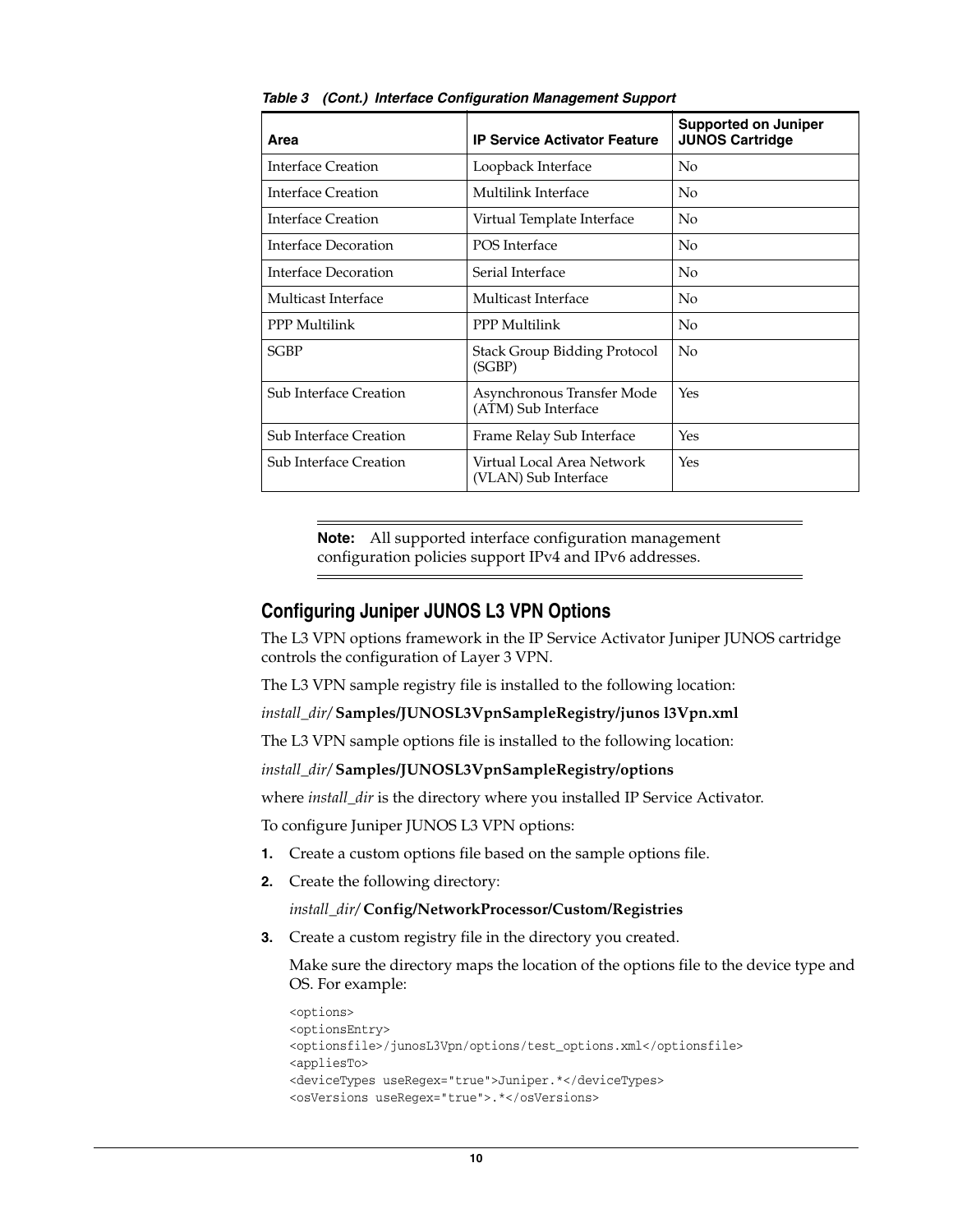</appliesTo> </optionsEntry> </options>

[Table 4](#page-10-0) lists the options that you can set in the Juniper JUNOS L3 VPN cartridge file. The default value is used if an option is not defined.

| <b>Options</b>                                               | <b>Default</b><br>Value | <b>Possible</b><br><b>Values</b> | <b>Description</b>                                                                                                                                                                                                                                     |
|--------------------------------------------------------------|-------------------------|----------------------------------|--------------------------------------------------------------------------------------------------------------------------------------------------------------------------------------------------------------------------------------------------------|
| cartridge.juniper.junos.UseMaxPrefixes                       | false                   | true<br>false                    | Sets maximum prefixes<br>when this option is set to<br>true. Otherwise uses the<br>default, which is<br>maximum routes.                                                                                                                                |
| cartridge.juniper.junos.UseRIBGroup                          | false                   | true<br>false                    | Sets routing table group.<br>Uses RIB groups when this<br>option is set to true.                                                                                                                                                                       |
| cartridge.juniper.junos.EnableMPLS                           | true                    | true<br>false                    | Enables the interface:<br>"family mpls" if this option<br>is set to true.                                                                                                                                                                              |
| cartridge.juniper.junos.OverwriteInterf<br>aceDescription    | false                   | true<br>false                    | Overwrites the interface<br>description, if this option<br>is set to true.                                                                                                                                                                             |
| cartridge.juniper.junos.RemoveInterfac<br>eDescription       | false                   | true<br>false                    | Removes the interface<br>description when none is<br>provisioned and this<br>option is set to true.                                                                                                                                                    |
| cartridge.juniper.junos.UseSystemForIp                       | true                    | true<br>false                    | Uses system group instead<br>of the chosen<br>configuration group for IP<br>addresses and the interface<br>description when this<br>option is set to true. Uses<br>the configuration group<br>when this option is set to<br>false.                     |
| cartridge.juniper.junos.ImportFromCo<br>mmunityCommandFormat | multiLine               | multiLine<br>singleLine          | Indicates which command<br>format to use:<br>singleLine: uses single line<br>format<br>multiLine (default): uses<br>multiple line format<br>This option is applicable<br>only for "set policy-options<br>policy-statement<br>{policy-name} term import |
|                                                              |                         |                                  | from community<br>{community-name}"<br>command.                                                                                                                                                                                                        |

<span id="page-10-0"></span>*Table 4 Juniper JUNOS L3 VPN Options*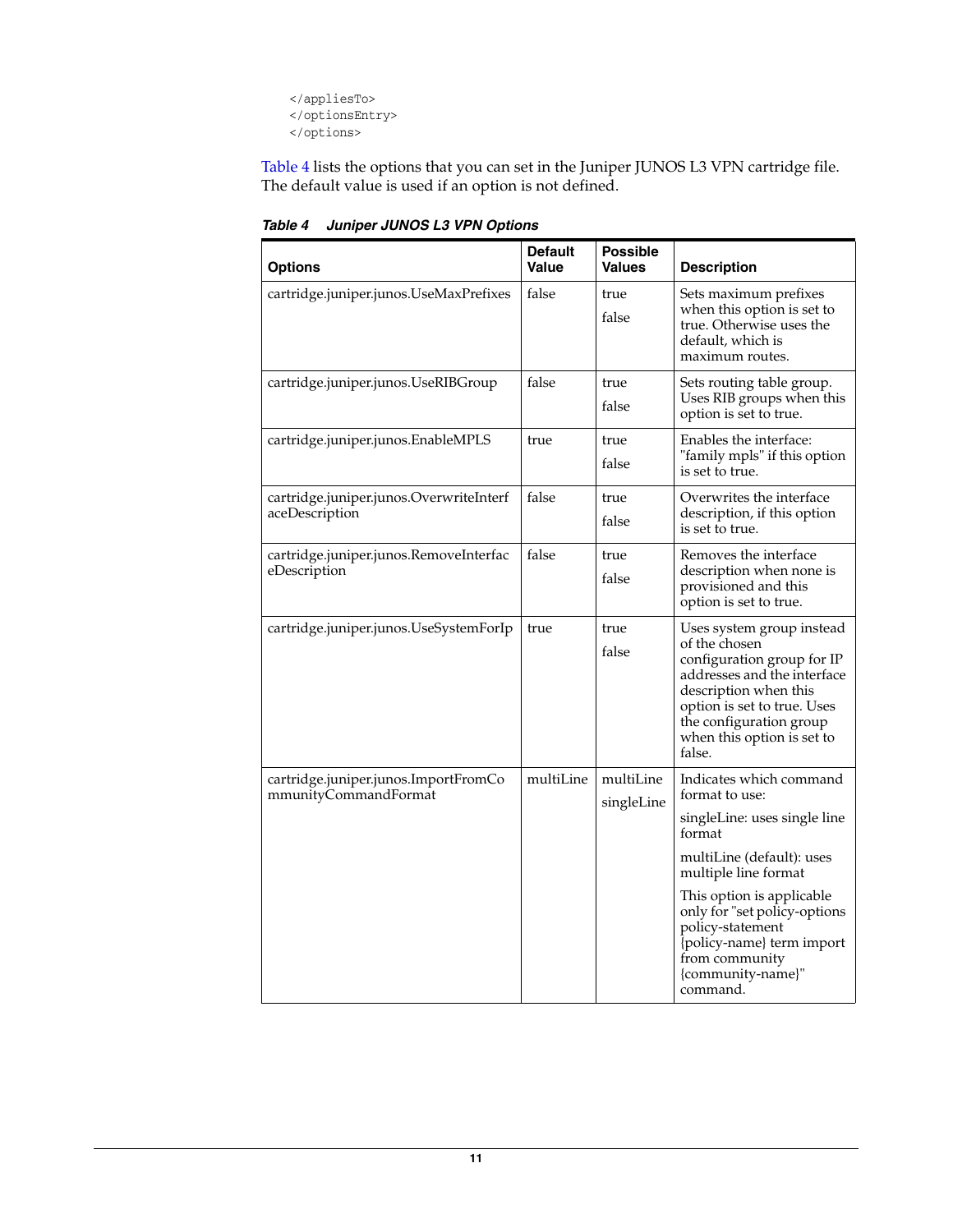| <b>Options</b>                                           | <b>Default</b><br>Value | <b>Possible</b><br><b>Values</b> | <b>Description</b>                                                                                                                                                                              |
|----------------------------------------------------------|-------------------------|----------------------------------|-------------------------------------------------------------------------------------------------------------------------------------------------------------------------------------------------|
| cartridge.juniper.junos.VrfExportImpor<br>tCommandFormat | multiLine               | multiLine<br>singleLine          | Indicates which command<br>format to use:                                                                                                                                                       |
|                                                          |                         |                                  | singleLine: uses single line<br>format                                                                                                                                                          |
|                                                          |                         |                                  | multiLine (default): uses<br>multiple line format                                                                                                                                               |
|                                                          |                         |                                  | This option is applicable<br>only for "set<br>routing-instances<br>$\{vrf\text{-name}\}$<br>(vrf-export   vrf-import)<br>{map-name}" command.                                                   |
| cartridge.juniper.junos.RedistFromProt                   | multiLine               | multiLine                        | Indicates which command                                                                                                                                                                         |
| ocolCommandFormat                                        |                         | singleLine                       | format to use:                                                                                                                                                                                  |
|                                                          |                         |                                  | singleLine: uses single line<br>format                                                                                                                                                          |
|                                                          |                         |                                  | multiLine (default): uses<br>multiple line format                                                                                                                                               |
|                                                          |                         |                                  | This option is applicable<br>only for "set policy-options<br>policy-statement<br>{policy-name} [term<br>{term-name}] from<br>protocol {protocol(s)}"<br>command.                                |
| cartridge.juniper.junos.MaximumRoute<br>sCommandFormat   | multiLine               | multiLine<br>singleLine          | Indicates which command                                                                                                                                                                         |
|                                                          |                         |                                  | format to use:<br>singleLine: uses single line                                                                                                                                                  |
|                                                          |                         |                                  | format                                                                                                                                                                                          |
|                                                          |                         |                                  | multiLine (default): uses<br>multiple line format                                                                                                                                               |
|                                                          |                         |                                  | This option is applicable<br>only for "set<br>routing-instances<br>{vrf-name} routing-options<br>(maximum-prefixes   maxi<br>mum-routes) {value}<br>[log-only   threshold<br>{value}]" command. |

### *Table 4 (Cont.) Juniper JUNOS L3 VPN Options*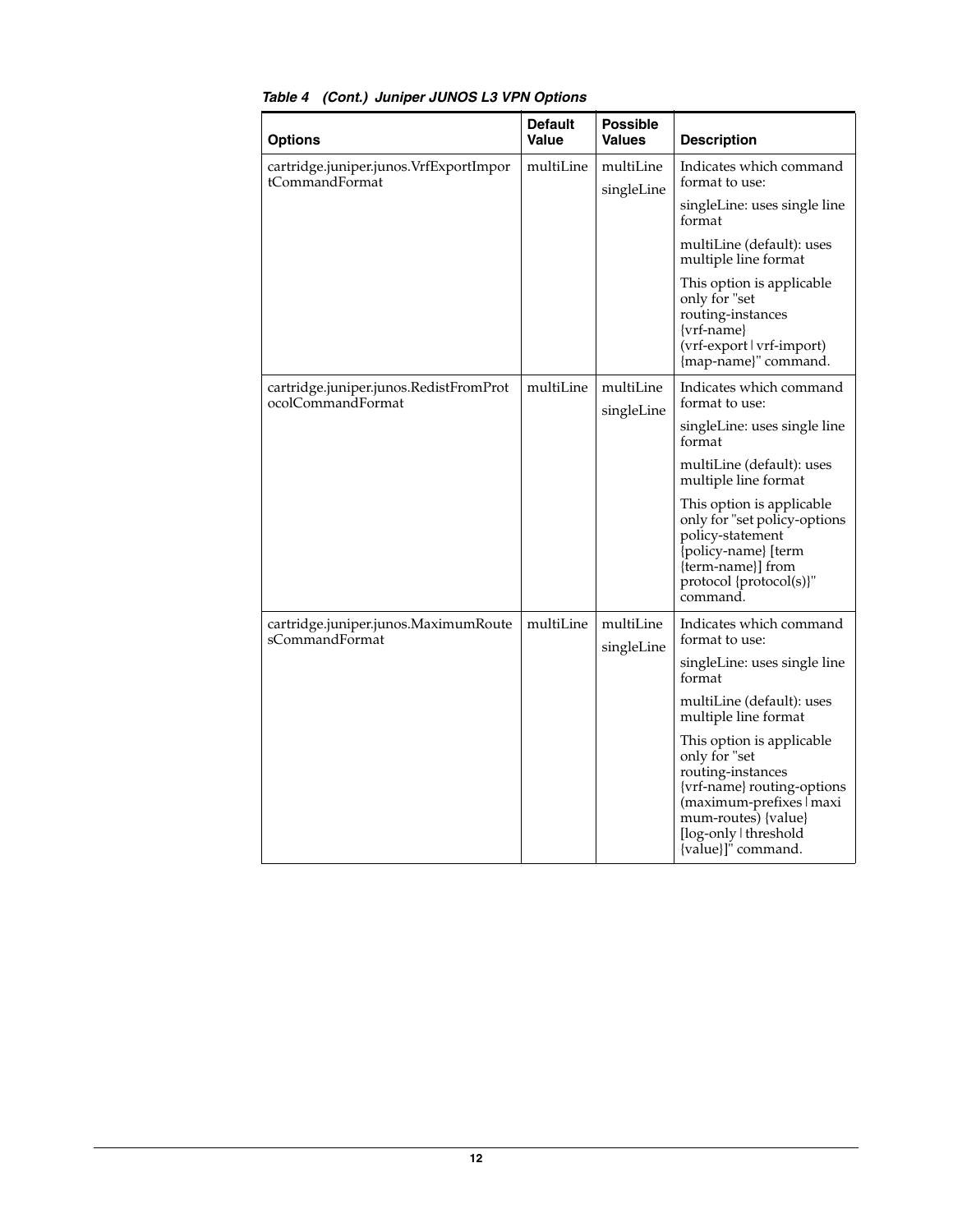| <b>Options</b>                                                    | <b>Default</b><br>Value | <b>Possible</b><br><b>Values</b> | <b>Description</b>                                                                                                                                                                                                               |
|-------------------------------------------------------------------|-------------------------|----------------------------------|----------------------------------------------------------------------------------------------------------------------------------------------------------------------------------------------------------------------------------|
| cartridge.juniper.junos.EbgpNeighborE<br>xportImportCommandFormat | multiLine               | multiLine<br>singleLine          | Indicates which command<br>format to use:                                                                                                                                                                                        |
|                                                                   |                         |                                  | singleLine: uses single line<br>format                                                                                                                                                                                           |
|                                                                   |                         |                                  | multiLine (default): uses<br>multiple line format                                                                                                                                                                                |
|                                                                   |                         |                                  | This option is applicable<br>only for "set<br>routing-instances<br>{vrf-name} protocols bgp<br>group {group-name}<br>neighbor {IP}<br>(export limport)<br>{policy-name}" command.                                                |
| cartridge.juniper.junos.PrefixLimitTear<br>downCommandFormat      | multiLine               | multiLine<br>singleLine          | Indicates which command<br>format to use:                                                                                                                                                                                        |
|                                                                   |                         |                                  | singleLine: uses single line<br>format                                                                                                                                                                                           |
|                                                                   |                         |                                  | multiLine (default): uses<br>multiple line format                                                                                                                                                                                |
|                                                                   |                         |                                  | This option is applicable.<br>only for "set<br>routing-instances<br>{vrf-name} protocols bgp<br>group {group-name}<br>neighbor {IP} family inet<br>unicast prefix-limit<br>teardown {value}<br>idle-timeout {value}"<br>command. |

#### *Table 4 (Cont.) Juniper JUNOS L3 VPN Options*

### **Juniper Hardware and Software**

For complete information about the Juniper platforms supported by the IP Service Activator Juniper JUNOS cartridge, see *IP Service Activator Installation Guide*.

## **Operating Systems**

For complete information about the operating systems supported by the IP Service Activator Juniper JUNOS cartridge, see *IP Service Activator Installation Guide*.

# <span id="page-12-0"></span>**Installing the Cartridge**

For cartridge installation and un-installation procedures, see *IP Service Activator Installation Guide*.

# <span id="page-12-1"></span>**Device Configuration**

To configure Juniper devices, see the Juniper documentation:

http://www.juniper.net/techpubs/